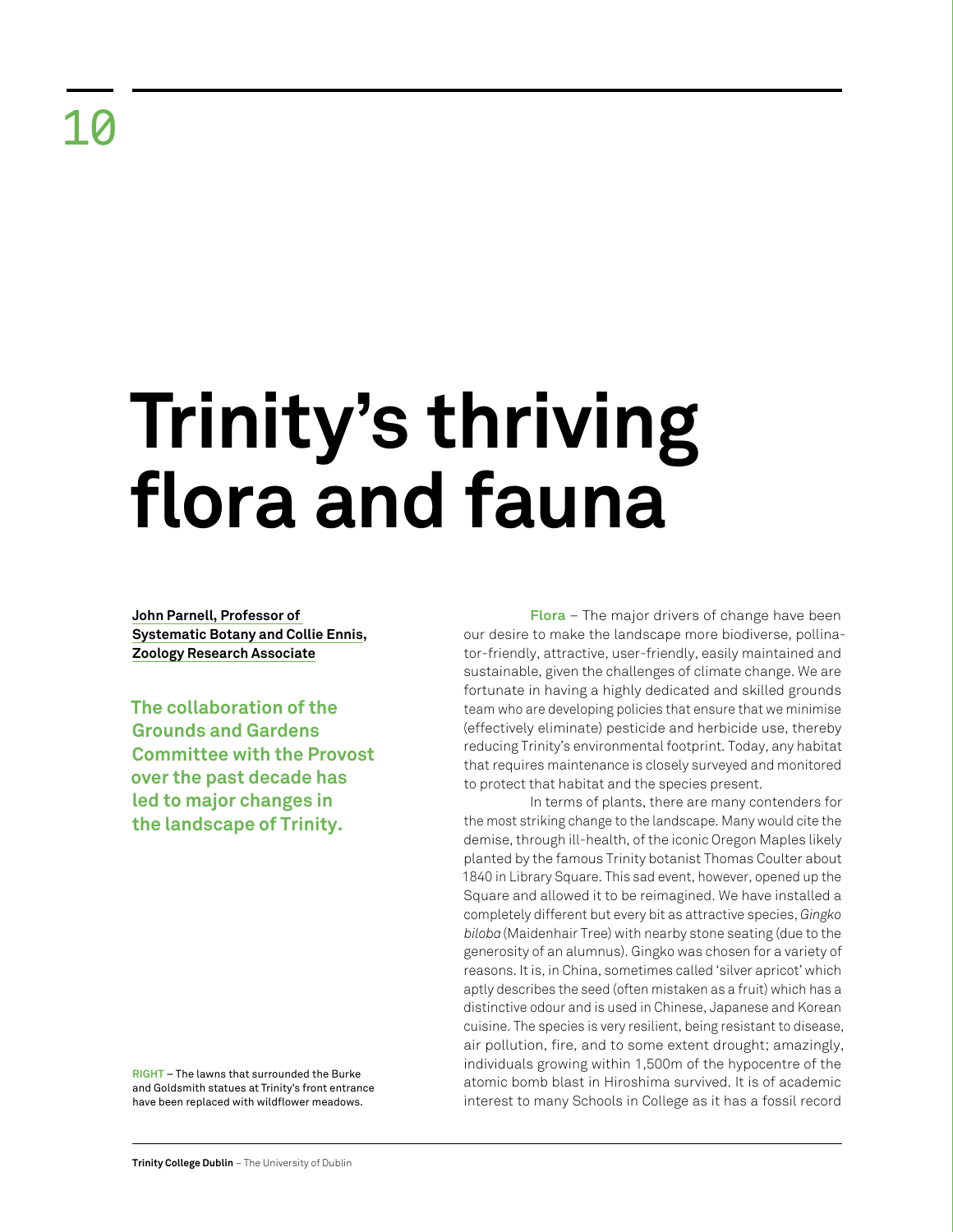$\rightarrow$  The creation of Trinity's wildflower meadows has drastically improved the number of pollinators and other invertebrates on campus. The wildflower meadows are a wonderful example of how a small change can really help biodiversity, even in a city centre.

**Retrospective Review** 2011–21 76 | 77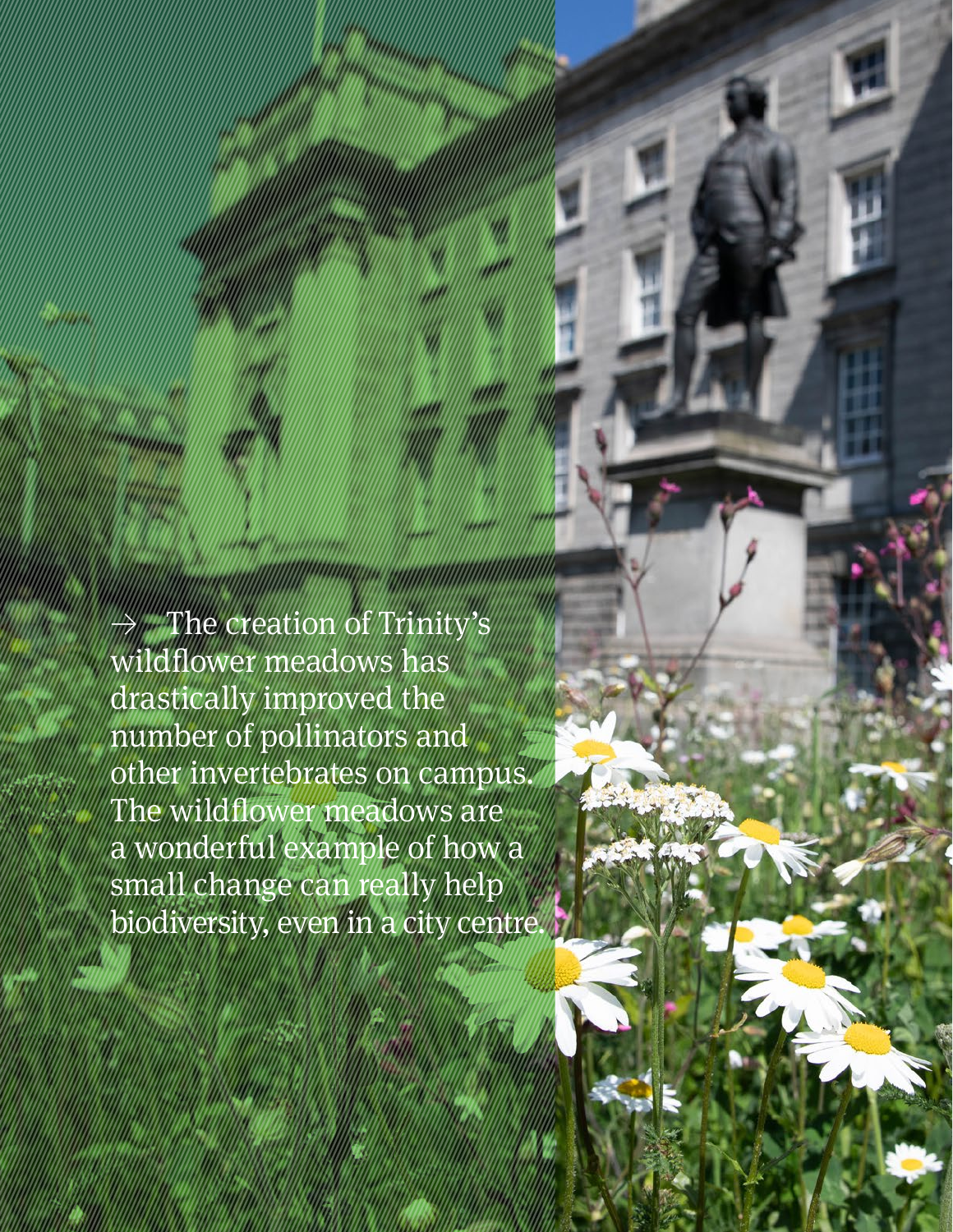

dating back at least 200 million years, with individuals that can live for about 1,000 years; it is of medicinal use, has symbolic meaning for a number of faiths, has exceptional autumn colour, is biologically unique, is an excellent example of conservation being effected through cultivation and is highly attractive to pollinating insects.

Others might point to the planting of new trees – there are now 466 trees in total on Trinity's campus. These mainly deciduous trees range from all over the world and include 12 species of maple, seven species of oak, magnolia, rowan, ash, mulberry, arbutus, alder, birch, wild cherry, holly and hawthorn and a number of palm trees, including one planted by the Indian Ambassador to honour Mahatma Gandhi. At Santry we aim to plant about 2,000 young trees (whips), largely of native species, over the next five years or so. This will, we hope, somewhat mitigate the College's carbon footprint but substantial impact will only come from planting on a bigger scale and this requires space that currently we do not have.

Others might single out the change from manicured, pollinator unfriendly lawns with inherently low biodiversity to areas rich in biodiversity (in total ca. 2,000 m2 has been converted). The lawns that surrounded the Burke and Goldsmith statues at the front entrance to the College have been replaced with wildflower meadows, as have lawns near the Lincoln Place entrance, and next to the old Board Room and at Santry. We have also adopted a reduced mowing policy in the renovated Provost's garden (at his instigation). The pollinator resource of Trinity has been hugely increased and we have emphasized

our commitment to tackling the biodiversity crisis; thankfully these areas also look highly attractive.

Others might point to the enhancement of the working environment due to the new courtyard / indoor gardens in the Arts, O'Reilly, Hamilton and Watts buildings and the Smurfit Institute. Together with the ongoing renewal of the courtyard gardens, the landscape of the Trinity Centre at St James's Hospital, the garden surrounding the Chief Steward's House, and the two pioneering living walls at the new Trinity School of Business, this amounts to a significant increase in the biodiversity of the College – and its look has improved too.

Others might point to the development of seating areas on the campus such as in the 'Flat Iron' or in the O'Reilly or to the planting of many of the roofs of the College so that they are green.

Perhaps the development of which one can be most proud is the new square developed between the Fitzgerald and Botany Buildings. It realises many of our aims in the one space; it is highly biodiverse, people and pollinator friendly, offers a huge amount of seating (it is probably the most popular outdoor venue at the East end of College), contains a substantial number of newly-planted trees, is relatively low-maintenance and looks excellent throughout the year.

It is vital that the College continues to invest in developing and maintaining a dynamic landscape, responsive to change and societal needs. The new developments planned for the College (E3, Printing House Square, the Historic Buildings refurbishment project, the Old Library project) will do just that.